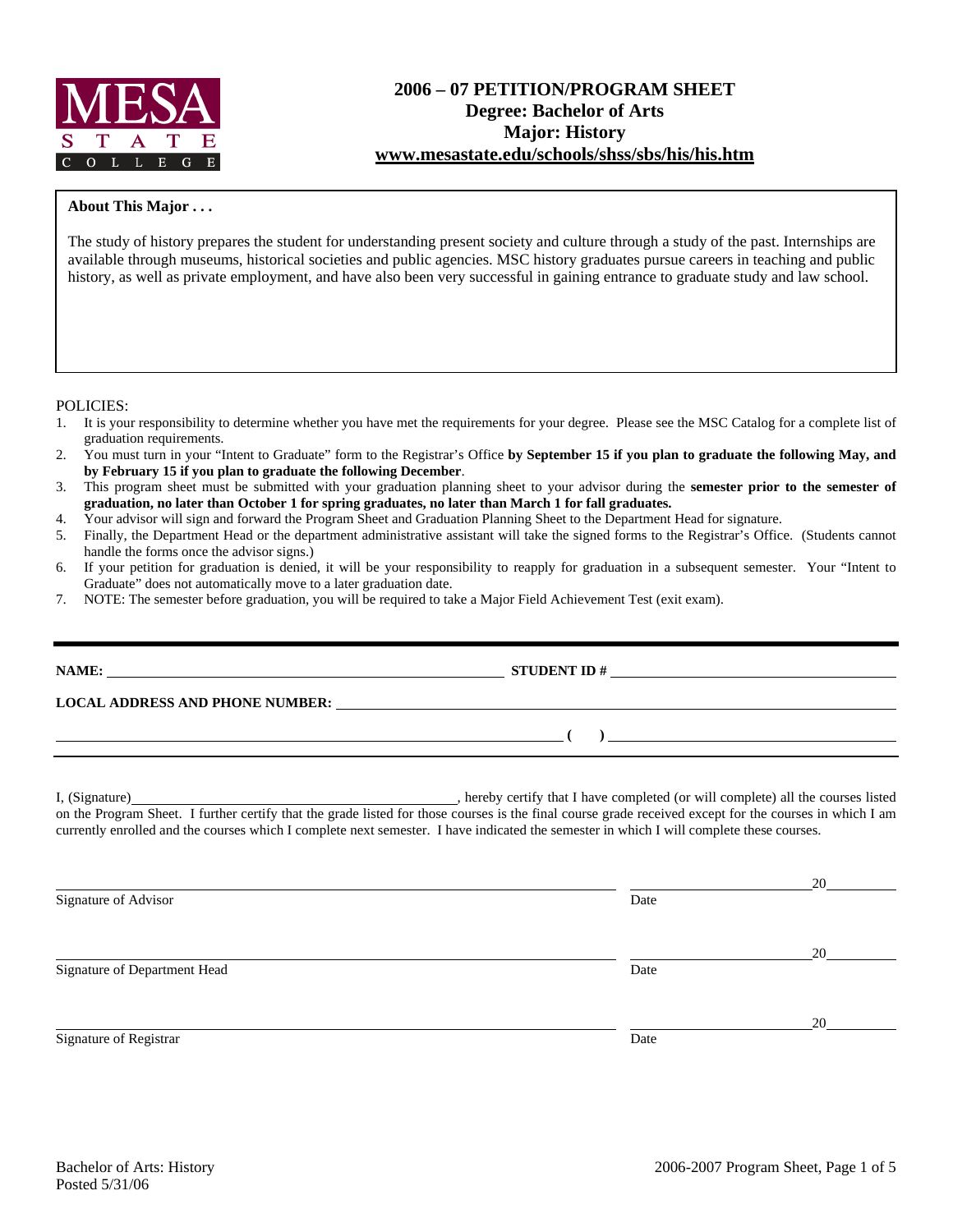- Must earn 120 semester hours and meet the academic residency requirements to earn a baccalaureate degree at Mesa State College.
- Must earn a minimum of 40 semester hours in upper division courses (i.e., 300-level and 400-level courses).
- A cumulative grade point average of 2.0 or higher must be maintained for all courses taken and for all courses in the major.
- When filling out this program sheet a course can only be used once, i.e., no double counting is allowed between categories.
- Excess KINA/HPWE courses beyond the two required and pre-collegiate courses (usually numbered below 100) cannot be used for graduation. • All degree requirements must be completed as described. Any exceptions or substitutions must be recommended in advance by the faculty advisor and approved by the Department Head.
- It is recommended that students work closely with a faculty advisor when selecting courses and scheduling classes prior to registration.
- Students are required to participate in exit examinations or other programs deemed necessary to comply with the college accountability requirement.

General Education Requirements (Minimum of 33 semester hours) See the M.S.C. catalog for the list of courses that meet the general education categories.

| Trns/Subs<br>Course<br>Credit<br><b>Term</b><br>No.<br>Grade<br>Year<br>English: ENGL 111 and 112 (6 semester hours, must receive a grade<br>of "C" or higher, must be completed by the time the student has 60<br>semester hours.)<br>*ENGL<br>*ENGL<br>*ENGL 129, Honors English, may be substituted for ENGL 111 and ENGL<br>112. Must earn a grade of "C" or better. May need to take additional electives. | Trns/Subs<br>Course<br>No.<br>Credit<br>Grade<br>Term<br>Year<br>Social and Behavioral Sciences: (6 Semester Hours)<br>Fine Arts: (3 semester hours)                                                                                                                                                                             |
|-----------------------------------------------------------------------------------------------------------------------------------------------------------------------------------------------------------------------------------------------------------------------------------------------------------------------------------------------------------------------------------------------------------------|----------------------------------------------------------------------------------------------------------------------------------------------------------------------------------------------------------------------------------------------------------------------------------------------------------------------------------|
| Math: MATH 110 or higher (3 semester hours, must receive a grade<br>of "C" or better, must be completed by the time the student has 60<br>semester hours.)<br><b>MATH</b>                                                                                                                                                                                                                                       | Natural Sciences: (6 semester hours)<br>(At least one course must include a lab)                                                                                                                                                                                                                                                 |
| Humanities: (6 semester hours)                                                                                                                                                                                                                                                                                                                                                                                  | Applied Studies: (3 semester hours)                                                                                                                                                                                                                                                                                              |
| Other Requirements (9 semester hours)<br>Kinesiology: (3 Semester Hours)<br>Course<br>Trns/Subs<br><u>No.</u><br>Credit<br>Grade<br>Term<br>Year<br><b>KINE/HPWA</b><br>100<br>KINA/HPWE<br>KINA/HPWE<br>See the M.S.C. catalog for the list of approved KINA/HPWE/Selected DANC<br>courses.                                                                                                                    | <b>Bachelor of Arts Degree Distinction:</b> (6 semester hours)<br>(Two consecutive classes in the same foreign language.)<br>Course<br>No.<br>Credit<br>Grade<br>Trns/Subs<br>Term<br>Year<br>FLA<br>$\frac{3}{2}$<br>3<br>FLA<br>(FLAS 114 & 115 will NOT fulfill this requirement.) (Must receive a grade of "C" or<br>above.) |
| <b>History Major Requirements (48 Semester Hours)</b><br><b>History Core (18 semester hours)</b>                                                                                                                                                                                                                                                                                                                |                                                                                                                                                                                                                                                                                                                                  |
| Trns/Subs<br>Credit<br>Course<br>No.<br>Grade<br>Term<br>Year<br><b>HIST</b><br>$\overline{\mathbf{3}}$<br>101<br><b>HIST</b><br>$\overline{\mathbf{3}}$<br>102<br>3<br><b>HIST</b><br>131<br>Continued on page 3                                                                                                                                                                                               | Trns/Subs<br>Credit<br>Course<br>Grade<br>Term<br>Year<br>No.<br><b>HIST</b><br>132<br>$\mathbf{3}$<br>3 <sup>7</sup><br><b>HIST</b><br>202<br>3<br><b>HIST</b><br>404                                                                                                                                                           |
|                                                                                                                                                                                                                                                                                                                                                                                                                 |                                                                                                                                                                                                                                                                                                                                  |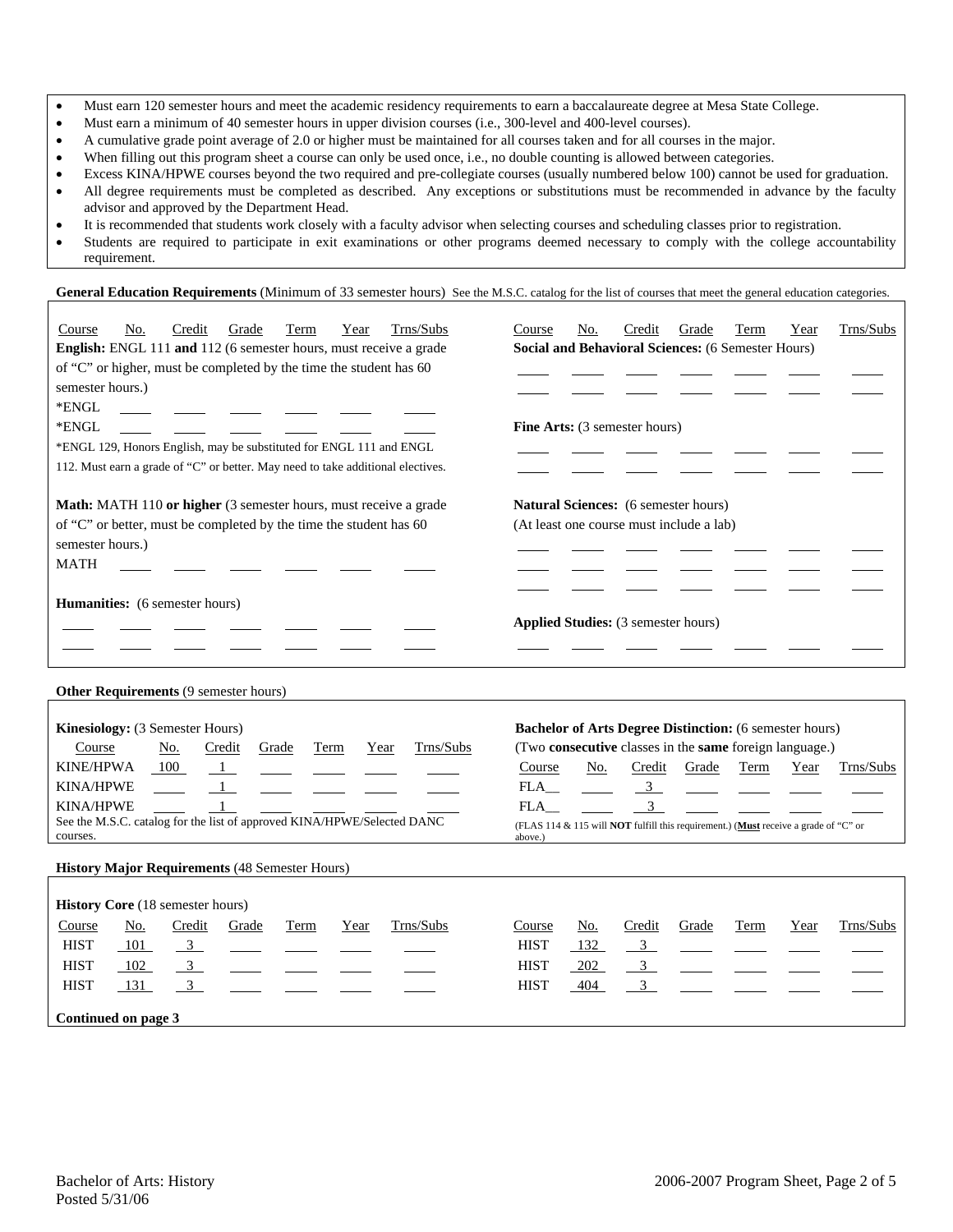|                                 |     |                                 | <b>History Electives</b> (21 Upper Division Semester Hours)   |      |      |                                                                                                                                                                                                                                                          |             |     |                                                                                       |       |      |      |                                                             |
|---------------------------------|-----|---------------------------------|---------------------------------------------------------------|------|------|----------------------------------------------------------------------------------------------------------------------------------------------------------------------------------------------------------------------------------------------------------|-------------|-----|---------------------------------------------------------------------------------------|-------|------|------|-------------------------------------------------------------|
| Course                          | No. | Credit                          | Grade                                                         | Term | Year | Trns/Subs                                                                                                                                                                                                                                                | Course      | No. | Credit                                                                                | Grade | Term | Year | Trns/Subs                                                   |
|                                 |     |                                 | European History: (3 semester hours) Choose one course from   |      |      |                                                                                                                                                                                                                                                          |             |     | U.S. History: (3 semester hours) Choose one course from                               |       |      |      |                                                             |
|                                 |     |                                 | HIST 301, HIST 302, HIST 303, HIST 330, HIST 331, HIST 350,   |      |      |                                                                                                                                                                                                                                                          |             |     | HIST 415, HIST 416 or HIST 420                                                        |       |      |      | HIST 342, HIST 344, HIST 346, HIST 347, HIST 370, HIST 371, |
| HIST 360, HIST 400, or HIST 430 |     |                                 |                                                               |      |      |                                                                                                                                                                                                                                                          |             |     |                                                                                       |       |      |      |                                                             |
| <b>HIST</b>                     |     | $\overline{3}$                  |                                                               |      |      |                                                                                                                                                                                                                                                          | <b>HIST</b> |     | $\overline{\mathbf{3}}$<br>Topical History: (3 semester hours) Choose one course from |       |      |      |                                                             |
|                                 |     |                                 | Third World History: (3 semester hours) Choose on course from |      |      |                                                                                                                                                                                                                                                          |             |     |                                                                                       |       |      |      | HIST 315, HIST 320, HIST 332, HIST 355, HIST 375, HIST 405, |
|                                 |     |                                 |                                                               |      |      | HIST 306, HIST 310, HIST 340, HIST 401, HIST 403 or HIST 406                                                                                                                                                                                             |             |     | HIST 410, HIST 435, or HIST 440                                                       |       |      |      |                                                             |
| <b>HIST</b>                     |     | $\overline{3}$                  |                                                               |      |      |                                                                                                                                                                                                                                                          | <b>HIST</b> |     | $\overline{3}$                                                                        |       |      |      |                                                             |
|                                 |     |                                 |                                                               |      |      |                                                                                                                                                                                                                                                          |             |     |                                                                                       |       |      |      |                                                             |
|                                 |     |                                 |                                                               |      |      | And (9 semester hours) Choose three additional Upper Division History courses selected from European, U.S., Third World or Topical History:                                                                                                              |             |     |                                                                                       |       |      |      |                                                             |
| Course                          | No. | Credit                          | Grade                                                         | Term | Year | Trns/Subs                                                                                                                                                                                                                                                | Course      | No. | Credit                                                                                | Grade | Term | Year | Trns/Subs                                                   |
| <b>HIST</b>                     |     | $\frac{3}{2}$                   | $\sim$ 100 $\mu$                                              |      |      |                                                                                                                                                                                                                                                          | <b>HIST</b> |     | $\overline{\mathbf{3}}$                                                               |       |      |      |                                                             |
| <b>HIST</b>                     |     | $\overline{\mathbf{3}}$         |                                                               |      |      |                                                                                                                                                                                                                                                          |             |     |                                                                                       |       |      |      |                                                             |
|                                 |     |                                 |                                                               |      |      |                                                                                                                                                                                                                                                          |             |     |                                                                                       |       |      |      |                                                             |
|                                 |     |                                 |                                                               |      |      | Restricted Electives (9 Upper Division Semester Hours) Select three courses from the following disciplines:                                                                                                                                              |             |     |                                                                                       |       |      |      |                                                             |
|                                 |     |                                 |                                                               |      |      | Anthropology, Economics, English, Literature, Philosophy, Psychology, Political Science, and Sociology                                                                                                                                                   |             |     |                                                                                       |       |      |      |                                                             |
| Course                          | No. | Credit                          | Grade                                                         | Term | Year | Trns/Subs                                                                                                                                                                                                                                                | Course      | No. | Credit                                                                                | Grade | Term | Year | Trns/Subs                                                   |
|                                 |     |                                 | $\overline{\phantom{a}}$                                      |      |      |                                                                                                                                                                                                                                                          |             |     | $\overline{\mathbf{3}}$                                                               |       |      |      |                                                             |
|                                 |     | $\frac{3}{2}$<br>$\overline{3}$ |                                                               |      |      |                                                                                                                                                                                                                                                          |             |     |                                                                                       |       |      |      |                                                             |
|                                 |     |                                 |                                                               |      |      |                                                                                                                                                                                                                                                          |             |     |                                                                                       |       |      |      |                                                             |
|                                 |     |                                 |                                                               |      |      |                                                                                                                                                                                                                                                          |             |     |                                                                                       |       |      |      |                                                             |
|                                 |     |                                 |                                                               |      |      | Electives (All college level courses appearing on your final transcript, not listed above that will bring your total semester hours to 120 hours.<br>Excludes KINA/HPWE activity courses.) (30 semester hours; 7 hours of upper division may be needed.) |             |     |                                                                                       |       |      |      |                                                             |
| Course                          | No. | Credit                          | Grade                                                         | Term | Year | Trns/Subs                                                                                                                                                                                                                                                | Course      | No. | Credit                                                                                | Grade | Term | Year | Trns/Subs                                                   |
|                                 |     |                                 |                                                               |      |      |                                                                                                                                                                                                                                                          |             |     |                                                                                       |       |      |      |                                                             |
|                                 |     |                                 |                                                               |      |      |                                                                                                                                                                                                                                                          |             |     |                                                                                       |       |      |      |                                                             |
|                                 |     |                                 |                                                               |      |      |                                                                                                                                                                                                                                                          |             |     |                                                                                       |       |      |      |                                                             |
|                                 |     |                                 |                                                               |      |      |                                                                                                                                                                                                                                                          |             |     |                                                                                       |       |      |      |                                                             |
|                                 |     |                                 |                                                               |      |      |                                                                                                                                                                                                                                                          |             |     |                                                                                       |       |      |      |                                                             |
|                                 |     |                                 |                                                               |      |      |                                                                                                                                                                                                                                                          |             |     |                                                                                       |       |      |      |                                                             |

# **GRADUATION INFORMATION**

See the "Undergraduate Graduation Requirements" in the Mesa State College catalog for additional graduation information.

**GENERAL EDUCATION REQUIREMENTS** (Minimum of 33 Semester Hours) See current Mesa State College catalog for list of courses that fulfill the requirements below. If one (or more) of the selections below is required in your major, you must use it to fulfill the major requirement and **make a different selection to meet the general education requirement. The courses may not be used to fulfill both requirements.**

**English – 6** Semester Hours (Must be **completed** before student has 60 semester hours. Must receive grade of "C" or above.) ENGL 111 **and** ENGL 112 **or** ENGL 129 *(by permission)*

**Mathematics – 3** Semester Hours chosen from MATH 110 **or higher** (Must be **completed** before student has 60 semester hours. Must receive grade of "C" or above.)

**Humanities – 6** semester hours

֦

**Social and Behavioral Sciences – 6** semester hours

**Fine Arts – 3** semester hours

**Natural Sciences – 6** semester hours (At least one course must include a lab.)

**Applied Studies – 3** semester hours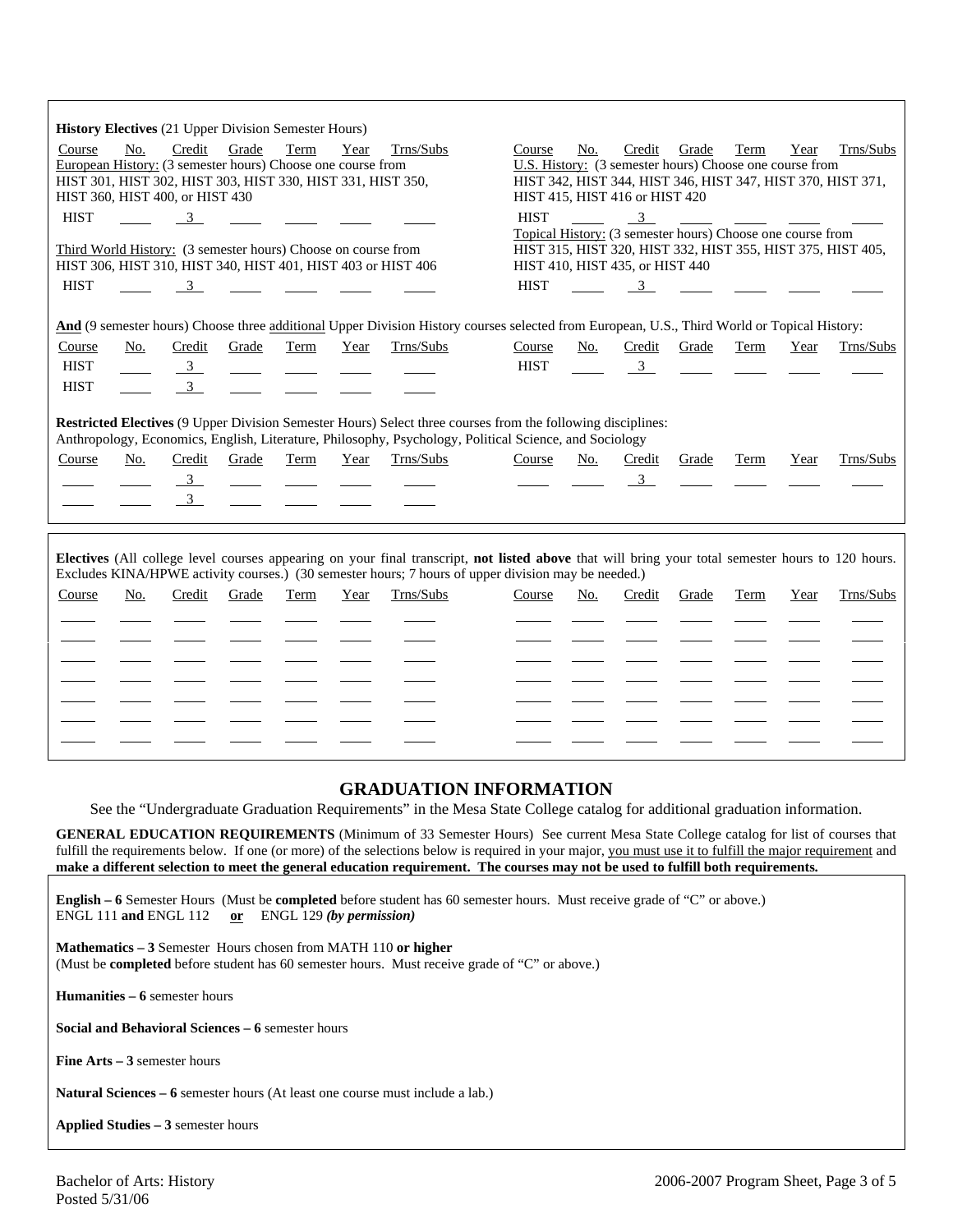### **OTHER REQUIREMENTS** (9 Semester Hours)

**Kinesiology – 3** Semester Hours Each student must take KINE/HPWA 100 together with two KINA/HPWE/Selected DANC courses. See current catalog for listing. **Degree Distinction – 6** Semester Hours Select from one of the following sequences: FLAF 111 *followed by* FLAF 112 **or** FLAG 111 *followed by* FLAG 112 Or FLAS 111 *followed by* FLAS 112 **or** Two **consecutive** classes in the **same** foreign language.

\*(FLAS 114 & 115 will **NOT** fulfill this requirement. **Must** receive a grade of "C" or above in **both** classes.)

**History** (48 Semester Hours)

**History Core** (18 Semester Hours) HIST 101 Western Civilizations HIST 102 Western Civilizations HIST 131 U.S. History HIST 132 U.S. History HIST 202 Introduction to Historical Research HIST 404 Senior Seminar in Historical Research **History Electives** (21 Semester Hours) **Selected History Electives** (12 semester hours) One Upper Division history course chosen from **each** History area; one European, one U.S., one Third World, one Topical: One course in **European** History. Select from:; One Course in **United States** History. Select from: HIST 301 History of England Since 1485 HIST 342 The Early American Republic HIST 302 History of Modern France HIST 344 The Age of Industry in America HIST 303 History of Modern Germany HIST 346 The 1950's and 1960's HIST 330 History of 19<sup>th</sup> Century Europe HIST 347 Global America: 1970-2000<br>HIST 331 The 20<sup>th</sup> Century Europe HIST 370 Early U.S. Women's History HIST 370 Early U.S. Women's History HIST 350 Renaissance and Reformation HIST 371 20<sup>th</sup> Century U.S. Women's History HIST 360 Medieval Europe HIST 415 Colonial America HIST 400 The Soviet Union and Eastern Europe HIST 416 The American Revolution HIST 430 The Ancient Mediterranean World HIST 420 Civil War One Course in **Third World** History. Select from: One course in **Topical** History. Select from: HIST 306 History of South and Southeast Asia **HIST 315 American Indian History** HIST 310 Latin American Civilization **HIST 320 The American West** HIST 340 History of the Islamic World HIST 332 History of Modern Warfare HIST 401 East Asia: The Formative Period HIST 355 Ancient and Medieval Cities HIST 403 East Asia and the Modern World HIST 375 American Sport History HIST 406 History of the African Continent HIST 405 Introduction to Public History HIST 410 Environmental History HIST 435 Classical Archaeology HIST 440 Early & Medieval Christianity **Additional History Electives** (9 semester hours): Choose three *additional* history courses selected from those listed above.

#### **Restricted Electives** (9 semester hours)

9 Upper division semester hours selected from the following disciplines:

Anthropology, Economics, English, Literature, Philosophy, Political Science, Psychology and Sociology

#### **General Electives: 30 Semester Hours;** 7 hours of upper division may be needed.

Students are required to participate in exit examinations or other programs deemed necessary to comply with the college accountability requirement. All degree requirements must be completed as described above. Any exceptions or substitutions must be recommended in advance by the faculty advisor and approved by the Department Head.